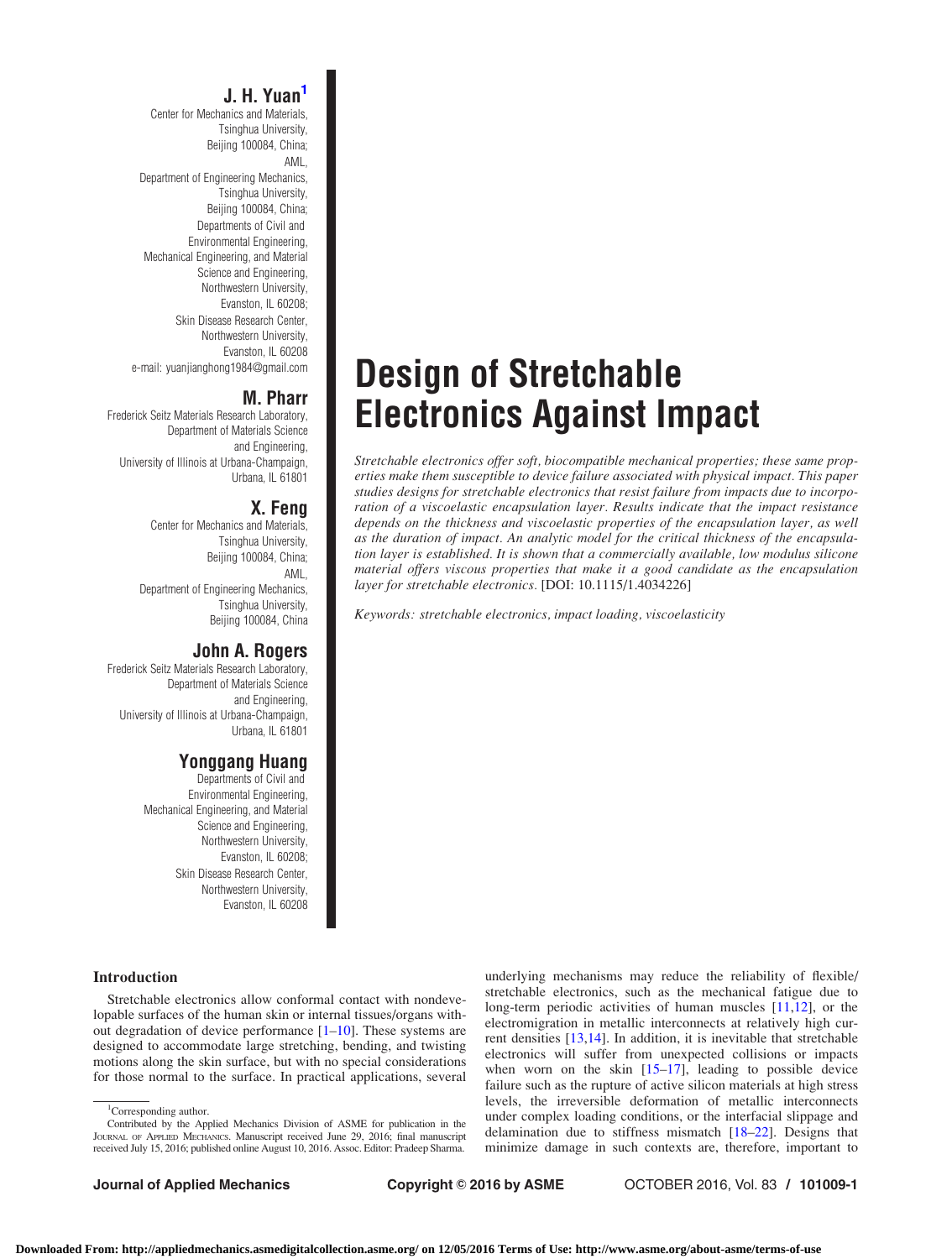<span id="page-1-0"></span>

Fig. 1 One-dimensional model of the stretchable electronics, with viscoelastic encapsulation and soft substrate, on the surface of human skin subjected to impact loading

consider. This paper studies designs that incorporate a viscoelastic encapsulation layer on top of stretchable electronics to bear the impact loading and to dissipate the impact energy through viscoelastic effects. Guidelines in terms of the thickness and modulus of the viscoelastic encapsulation layer are provided to reduce the magnitude of the impact transferred to the devices.

## Model Description and Analysis

The system examined here involves an applied normal impact load that can be considered uniform across the device, which suggests a simple, 1D model as shown in Fig. 1. A device that incorporates fragile components (e.g., made of silicon) on a soft substrate, encapsulated by a viscoelastic layer, rests on the surface of the skin, with the soft substrate in direct contact with the surface of the skin. A uniformly distributed impact loading is applied to the surface of the encapsulation layer. Let  $P_0$  and  $2t_P$  denote the magnitude and time duration of the rectangular-shaped impact stress, respectively (Fig. 1). This paper determines the critical thickness  $\hat{h}$  or modulus  $E$  of the encapsulation layer to attenuate the impact from  $P_0$  to  $\varepsilon P_0$  due to viscoelasticity when the impact reaches the fragile components, where  $\varepsilon \ll 1$ .

Viscoelastic Constitutive Model. The viscoelastic properties of the soft encapsulation layer can be characterized by the frequency-dependent complex modulus E as

$$
E(\omega) = E_{\text{storage}}(\omega) + iE_{\text{loss}}(\omega) = |E(\omega)|e^{i\delta(\omega)} \tag{1}
$$

where  $E_{\text{storage}}$  and  $E_{\text{loss}}$  are the storage and loss moduli, respectively; |E| is the magnitude of E;  $\delta$  is the loss angle; "i" is the imaginary unit; and  $\omega$  is the angular frequency of the harmonic vibration. The storage modulus and magnitude are extended as even functions of  $\omega$ ,  $E_{\text{storage}}(-\omega) = E_{\text{storage}}(\omega)$  and  $|E(-\omega)|$  $=$   $|E(\omega)|$ , whereas the loss modulus and angle are odd functions,  $E_{\text{loss}}(-\omega) = -E_{\text{loss}}(\omega)$  and  $\delta(-\omega) = -\delta(\omega)$ .

For a polymer encapsulation layer, its complex modulus can be written empirically in the Havriliak–Negami type as [[23,24](#page-4-0)]

## 101009-2 / Vol. 83, OCTOBER 2016 **Transactions of the ASME**

$$
E = E_i - \frac{E_i - E_r}{1 + \left(i\omega t_r\right)^{\alpha}}, \quad \omega \ge 0, \quad E_i > E_r, \quad 0 < \alpha < 1 \tag{2}
$$

where  $E_i$  and  $E_r$  are the instantaneous and relaxed moduli, respectively,  $t_r$  is the relaxation time, governing how fast the time-varying relaxation modulus transits from  $E_i$  to  $E_r$  in the viscoelastic stress-relaxation process, and the limits  $\alpha = 0$  and  $E_r = E_i$  all correspond to vanishing viscoelasticity. The real and imaginary parts of Eq. (2) give the storage and loss moduli in Eq. (1), respectively, as

$$
E_{\text{storage}} = \frac{E_r + (E_i + E_r)(\omega t_r)^{\alpha} \cos \frac{\alpha \pi}{2} + E_i(\omega t_r)^{2\alpha}}{1 + 2(\omega t_r)^{\alpha} \cos \frac{\alpha \pi}{2} + (\omega t_r)^{2\alpha}} \le E_i
$$
  

$$
E_{\text{loss}} = \frac{(E_i - E_r)(\omega t_r)^{\alpha} \sin \frac{\alpha \pi}{2}}{1 + 2(\omega t_r)^{\alpha} \cos \frac{\alpha \pi}{2} + (\omega t_r)^{2\alpha}} \le \frac{E_i - E_r}{2} \tan \frac{\alpha \pi}{4}, \quad (\omega \ge 0)
$$
(3)

in which  $E_{loss}$  reaches its maximum when  $\omega t_r = 1$ . For  $\omega \to 0$  or  $\omega \rightarrow \infty$ , the loss modulus  $E_{\text{loss}} \sim 0$  and the storage modulus  $E_{\text{storage}}$  approaches  $E_r$  and  $E_i$ , respectively.

In view of Eq. (3), the loss tangent  $E_{loss}/E_{storage}$  satisfies the following inequality:

$$
\frac{(E_i - E_r)\sin\frac{\alpha\pi}{2}}{2\sqrt{E_iE_r} + (E_i + E_r)\cos\frac{\alpha\pi}{2}} \ge \frac{E_{\text{loss}}}{E_{\text{storage}}}
$$
\n
$$
\ge \begin{cases} \eta(\omega t_r)^{-\alpha}, & \text{if } \omega t_r \ge 1\\ \eta(\omega t_r)^{\alpha}, & \text{if } 0 \le \omega t_r \le 1 \end{cases} (4)
$$

with  $\eta = (E_i + E_r)^{-1} (E_i - E_r) \tan(\alpha \pi/4)$ , and the loss tangent  $E_{\text{loss}}/E_{\text{storage}}$  reaches the maximum when  $(\omega_r)^{\alpha} = \sqrt{E_r/E_i}$ .

Viscoelastic Penetration Depth of 1D Harmonic Loadings. The viscoelastic penetration depth is first studied in the following manner. For a harmonic normal stress  $\sigma_{\text{surface}} = \sigma_0 e^{\mathrm{i} \omega t}$ , with magnitude  $\sigma_0$ , frequency  $\omega$ , and time t, applied uniformly on the surface of a semi-infinite viscoelastic soft material, the normal stress  $\sigma$  and displacement u within the viscoelastic material can be expressed as  $\sigma = \sigma_{\text{surface}} e^{-ikx} = \sigma_0 e^{i(\omega t - kx)}$  and  $u = u_0 e^{i(\omega t - kx)}$ , where  $k$  and  $u_0$  are complex numbers to be determined, and  $x$  $(\geq 0)$  is the spatial coordinate (with  $x = 0$  being the surface). Substitution of  $\sigma$  and u into the equilibrium equation and the constitutive model below

$$
\frac{\partial \sigma}{\partial x} = \rho \frac{\partial^2 u}{\partial t^2} \quad \text{and} \quad \sigma = E \frac{\partial u}{\partial x}
$$
 (5)

(with  $\rho$  being the mass density) gives

$$
k = k(\omega) = \frac{\omega}{c(\omega)} e^{-i\delta(\omega)/2}, \quad c(\omega) = \sqrt{|E(\omega)|/\rho} \tag{6}
$$

The stress can then be obtained as

$$
\sigma = \sigma_{\text{surface}} e^{-x/d} e^{-iKx}, \quad K = K(\omega) = -K(-\omega) = \frac{\omega}{c(\omega)} \cos \frac{\delta(\omega)}{2}
$$
\n(7)

where the viscoelastic penetration depth is given by

$$
d = d(\omega) = d(-\omega) = \frac{c(\omega)}{\omega \sin \frac{\delta(\omega)}{2}}
$$
 (8)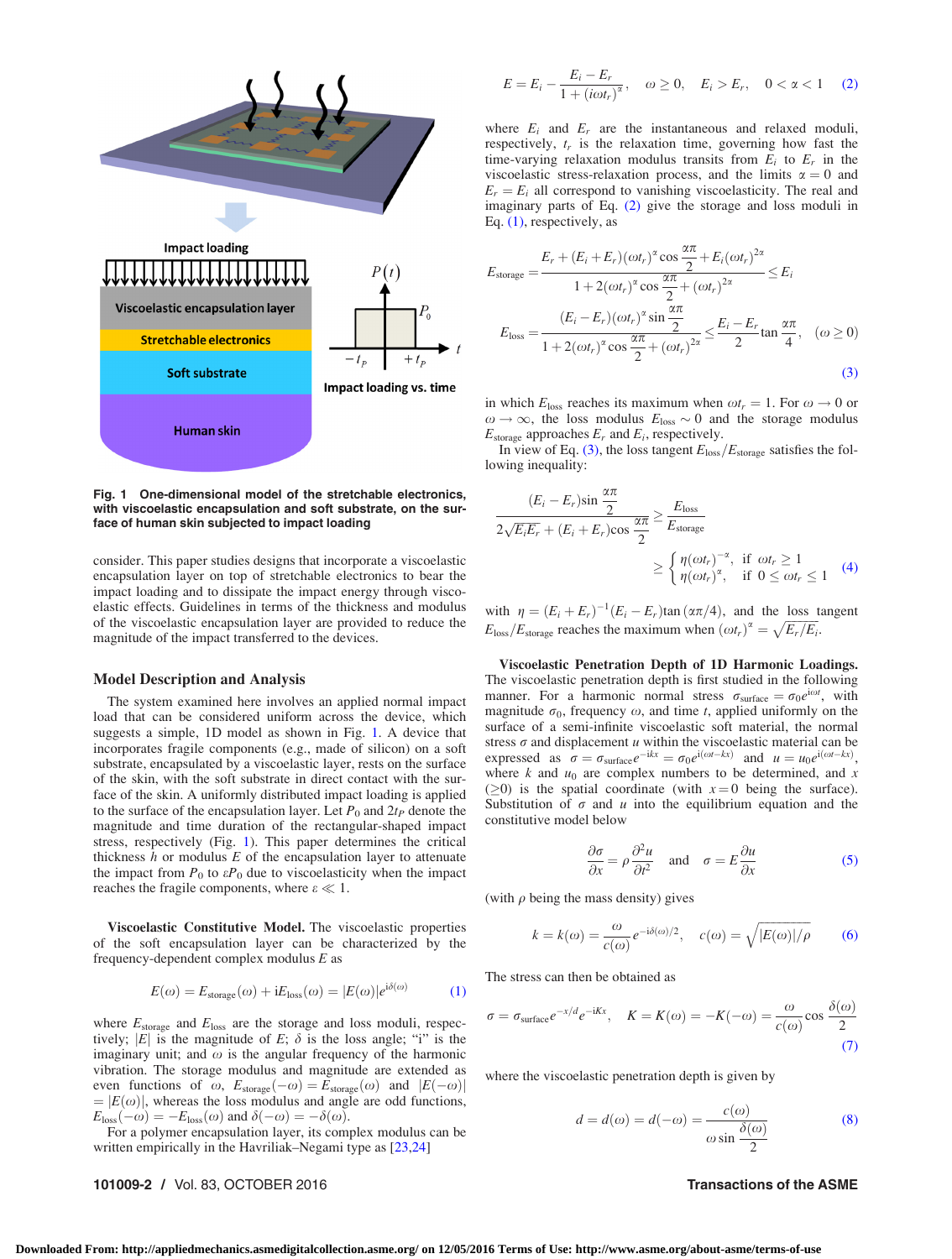<span id="page-2-0"></span>Equation [\(7\)](#page-1-0) suggests that the exponential decay of the magnitude of the harmonic stress with frequency  $\omega$  is characterized by the viscoelastic penetration depth d. For  $\omega \rightarrow 0$  and the modulus in Eq. [\(2\)](#page-1-0), the viscoelastic penetration depth  $d$  in Eq. [\(8\)](#page-1-0) approaches infinity, which indicates that the time-harmonic surface loading with extremely low frequency penetrates into the viscoelastic material easily. The viscoelastic penetration depth d approaches zero for  $\omega \to \infty$ , which indicates that it is very difficult for the time-harmonic surface loading with extremely high frequency to penetrate into the viscoelastic material.

Normal Stress due to the Rectangular-Shaped Impact Loading. The rectangular-shaped impact loading (Fig. [1](#page-1-0)) can be written as the integral of harmonic components with frequency  $\omega$ ranging from  $-\infty$  to  $+\infty$ , i.e.,

$$
\frac{P(t)}{P_0} = \begin{cases} 1, & -tp < t < +tp; \\ 0, & \text{otherwise}; \end{cases} = \frac{1}{\pi} \int_{-\infty}^{+\infty} \frac{\sin(\omega t_P)}{\omega} e^{i\omega t} d\omega \tag{9}
$$

In view of Eq. [\(7\)](#page-1-0), the induced impact stress in the viscoelastic soft material can then be obtained similarly as

$$
\frac{P(x,t)}{P_0} = \frac{1}{\pi} \int_{-\infty}^{+\infty} \frac{\sin(\omega t_P)}{\omega} e^{-x/d} e^{-iKx} e^{i\omega t} d\omega
$$

$$
= \frac{2}{\pi} \int_{0}^{+\infty} \frac{\sin(\omega t_P)}{\omega} e^{-x/d} \cos(\omega t - Kx) d\omega \qquad (10)
$$

where d and K are functions of  $\omega$  given in Eqs. [\(8\)](#page-1-0) and [\(7\),](#page-1-0) respectively. The above integral can be bounded by a series of inequalities as demonstrated in the following. Equation (10) can be expressed via the inequality  $|a + b| \le |a| + |b|$  as

$$
\left|\frac{P(x,t)}{P_0}\right| \leq \frac{2}{\pi} \int_0^{1/t_r} \frac{|\sin(\omega t_P)|}{\omega} e^{-x/d} d\omega + \frac{2}{\pi} \int_{1/t_r}^{+\infty} \omega^{-1} e^{-x/d} d\omega \quad (11)
$$

The last integral in Eq.  $(11)$ , with d given in Eq.  $(8)$ , can be bounded using Eq. [\(4\)](#page-1-0) and the inequality  $\sin (\theta/2) \ge$  $\theta \theta_0^{-1}$  sin  $(\theta_0/2) \ge \tan \theta (\tan \theta_0)^{-1}$  sin  $(\theta_0/2)$  for  $0 \le \theta \le \theta_0 \le \pi/4$ with  $\theta = \arctan[\eta(\omega t_r)^{-\alpha}]$  and  $\theta_0 = \arctan\eta$  when  $\omega t_r \ge 1$ 

$$
\int_{1/t_{r}}^{+\infty} \omega^{-1} e^{-x/d} d\omega = \int_{1/t_{r}}^{+\infty} \omega^{-1} e^{\frac{-x\omega}{\epsilon(\omega)}\sin\left[\frac{1}{2}\arctan\frac{E_{\text{loss}}(\omega)}{E_{\text{storage}}(\omega)}\right]} d\omega
$$
  

$$
\leq \int_{1/t_{r}}^{+\infty} \omega^{-1} e^{\frac{-x\omega}{\epsilon(\omega)}\sin\left\{\frac{1}{2}\arctan\left[\eta(\omega t_{r})^{-x}\right]\right\}} d\omega
$$
  

$$
\leq \int_{1/t_{r}}^{+\infty} \omega^{-1} e^{\frac{\eta(\omega t_{r})^{-x}}{\epsilon(\omega)}} \sqrt{\left(1+\sqrt{1+\eta^{2}}\right)^{2}+\eta^{2}} d\omega
$$
 (12)

Substitution of Eq.  $(3)$  into Eq.  $(6)$  gives

$$
c(\omega) = \rho^{-1/2} \left( E_{\text{storage}}^2 + E_{\text{loss}}^2 \right)^{1/4}
$$
  
 
$$
\leq \rho^{-1/2} \left[ E_i^2 + \left( \frac{E_i - E_r}{2} \tan \frac{\alpha \pi}{4} \right)^2 \right]^{1/4}
$$
 (13)

Its substitution into the last integral in Eq. (12) gives

$$
\int_{1/t_{r}}^{+\infty} \omega^{-1} e^{-\frac{\overline{\eta}(\omega t_{r})^{-\alpha}}{\sqrt{(1+\sqrt{1+\eta^{2}})^{2}+\eta^{2}}}d\omega} \leq \int_{1/t_{r}}^{+\infty} \omega^{-1} e^{-(\omega t_{r})^{1-\alpha} \chi} d\omega
$$

$$
= \frac{1}{1-\alpha} \int_{\chi}^{+\infty} z^{-1} e^{-z} dz = -\frac{1}{1-\alpha} \text{Ei}(-\chi)
$$
(14)

where  $Ei(z) = \int_{-\infty}^{z} z^{-1}e^{z} dz$  is the so-called exponential integral in z [[25\]](#page-4-0), and  $\chi$  is defined by

$$
\chi = \frac{\eta X}{\sqrt{\left(1 + \sqrt{1 + \eta^2}\right)^2 + \eta^2}} \left[1 + \left(\frac{1 - E_r/E_i}{2} \tan \frac{\alpha \pi}{4}\right)^2\right]^{-1/4}
$$

$$
X = \frac{x}{t_r \sqrt{E_i/\rho}}, \quad \eta = \frac{E_i - E_r}{E_i + E_r} \tan \frac{\alpha \pi}{4}
$$
(15)

Substitution of Eq. (14) into Eq. (12) gives

$$
\int_{1/t_r}^{+\infty} \frac{1}{\omega} e^{-x/d} d\omega \le -\frac{1}{1-\alpha} \text{Ei}(-\chi)
$$
 (16)

With a change of variable  $\Omega = \omega t_r$ , the other integral in Eq. (11) can be rewritten via Eq. (15) as

$$
\int_{0}^{1/t_r} \frac{|\sin(\omega t_P)|}{\omega} e^{-x/d} d\omega \equiv I
$$
  
= 
$$
\int_{0}^{1} |\sin(\Omega t_P/t_r)| \Omega^{-1} e^{-\frac{C\Lambda \zeta}{\sqrt{E_{\text{songe}}^2 + E_{\text{loss}}^2} \sqrt{E_{\text{storage}} + \sqrt{E_{\text{songe}}^2 + E_{\text{loss}}^2}}}} \sqrt{17}
$$
 (17)

in which  $E_{\text{storage}}$  and  $E_{\text{loss}}$  are functions of  $\Omega = \omega t_r$  as given in Eq.  $(3)$ , and X is the normalized position given in Eq.  $(15)$ . The finite, nonsingular integral above, denoted by I, can be evaluated numerically, and it depends on the normalized position X, the dimensionless viscoelastic properties  $E_r/E_i$  and  $\alpha$ , and the ratio of viscoelastic relaxation time to (half of the) duration of impact  $t_r/t_P$ . Substitution of Eqs. (16) and (17) into Eq. (11) finally gives

$$
\left|\frac{P(x,t)}{P_0}\right| \le \frac{2}{\pi} \left[I - \frac{1}{1-\alpha} \text{Ei}(-\chi)\right]
$$
 (18)

where  $I$  is given in Eq. (17). The above equation is used in the following to determine the critical thickness and modulus of the encapsulation layer for protection against normal impacts in the design of stretchable electronics.

Critical Thickness of the Single Encapsulation Layer. The right-hand side of Eq. (18) bounds the magnitude of the impact response, in which  $\chi$  or X defined by Eq. (15) is the only parameter associated with the critical thickness of the single encapsulation layer (i.e.,  $x = h$ ). For each  $\chi$  or X,  $|P(x, t)/P_0|$  is bounded by Eq. (18). Setting its right-hand side

$$
\frac{2}{\pi} \left[ I - \frac{1}{1 - \alpha} \mathrm{Ei}(-\chi) \right] = \varepsilon \tag{19}
$$

ensures max $\{ |P(x, t)/P_0| \} < \varepsilon$ . The above equation gives the critical thickness  $h$  of the encapsulation layer in terms of  $\varepsilon$ . The relation between  $\varepsilon$  and the normalized thickness X defined in Eq. (15) (with x replaced by  $h$ ) also depends on three dimensionless viscoelastic properties,  $E_r/E_i$ ,  $\alpha$ , and  $t_r/t_p$ .

Figure [2](#page-3-0) shows that the thickness of the encapsulation layer obtained from the simple estimate in Eq. (19) agrees well with the exact relation in Eq. (10) for  $\alpha = 0.5$ ,  $E_r/E_i = 0.1$  and two representative values of  $t_r/t_P = 0.01$  and 0.1. Equation (19) clearly provides a simple but good estimate.

Figures  $3-5$  show  $\varepsilon$  versus the normalized thickness X in Eq. (15) (with x replaced by h) for varying  $E_r/E_i$ ,  $\alpha$ , and  $t_r/t_p$ , respectively. It is clear that the viscoelastic effect (decreasing  $E_r/E_i$  in Fig. [3](#page-3-0) and increasing  $\alpha$  in Fig. [4](#page-3-0)) reduces  $\varepsilon$ , and so does a short duration of impact (increasing  $t_r/t_p$  in Fig. [5\)](#page-3-0), which all yield a smaller critical thickness  $h$  of the encapsulation layer for a

## Journal of Applied Mechanics OCTOBER 2016, Vol. 83 / 101009-3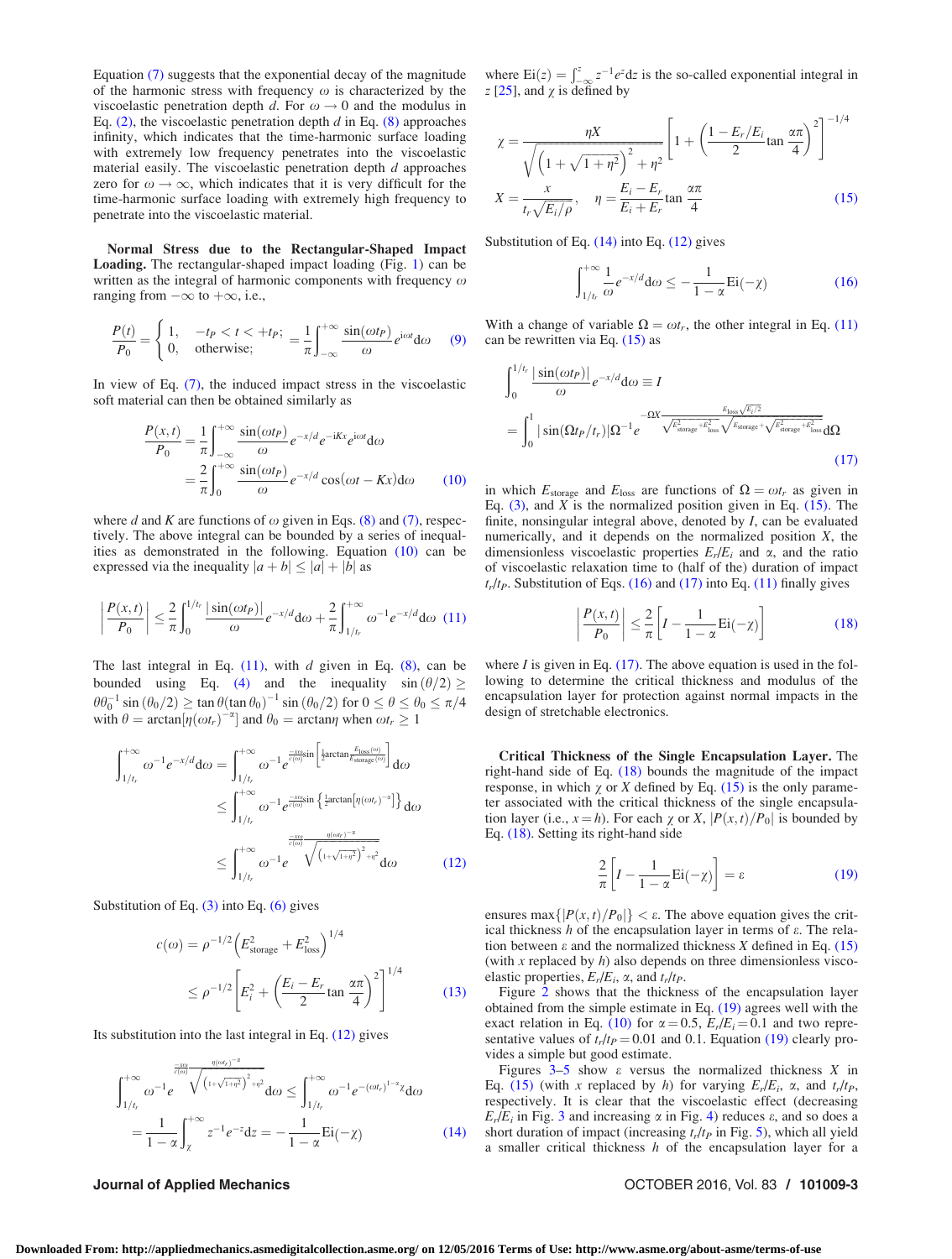<span id="page-3-0"></span>

Fig. 2  $\varepsilon$  versus X for  $t/t_P = 0.01$  and 0.1 with  $E/E_i = 0.1$  and  $\alpha = 0.5$ , based on Eq. [\(19\)](#page-2-0) ("Approx.") and Eq. [\(10\)](#page-2-0) ("Exact"), respectively



Fig. 3  $\varepsilon$  versus X for several values of  $E_i/E_i$  with  $\alpha = 0.5$  and  $t_{\rm r}/t_{\rm P}$  = 0.1

101009-4 / Vol. 83, OCTOBER 2016 Transactions of the ASME



Fig. 4  $\varepsilon$  versus X for several values of  $\alpha$  with  $E_i/E_i = 0.1$  and  $t_{\rm r}/t_{\rm P}$  = 0.1



Fig. 5  $\varepsilon$  versus X for several values of  $t_r/t_p$  with  $E_r/E_i = 0.1$  and  $\alpha = 0.5$ 

given  $\varepsilon$ . For the baseline values  $E_{i}/E_{i} = 0.1$  and  $\alpha = 0.5$ , relaxation modulus  $E_r = 3$  kPa and mass density  $\rho \approx 1000$  kg/m<sup>3</sup> [\[26](#page-4-0)] of Silbione (a commercially available soft, viscous material based on a silicone chemistry), and the representative values of the relaxation